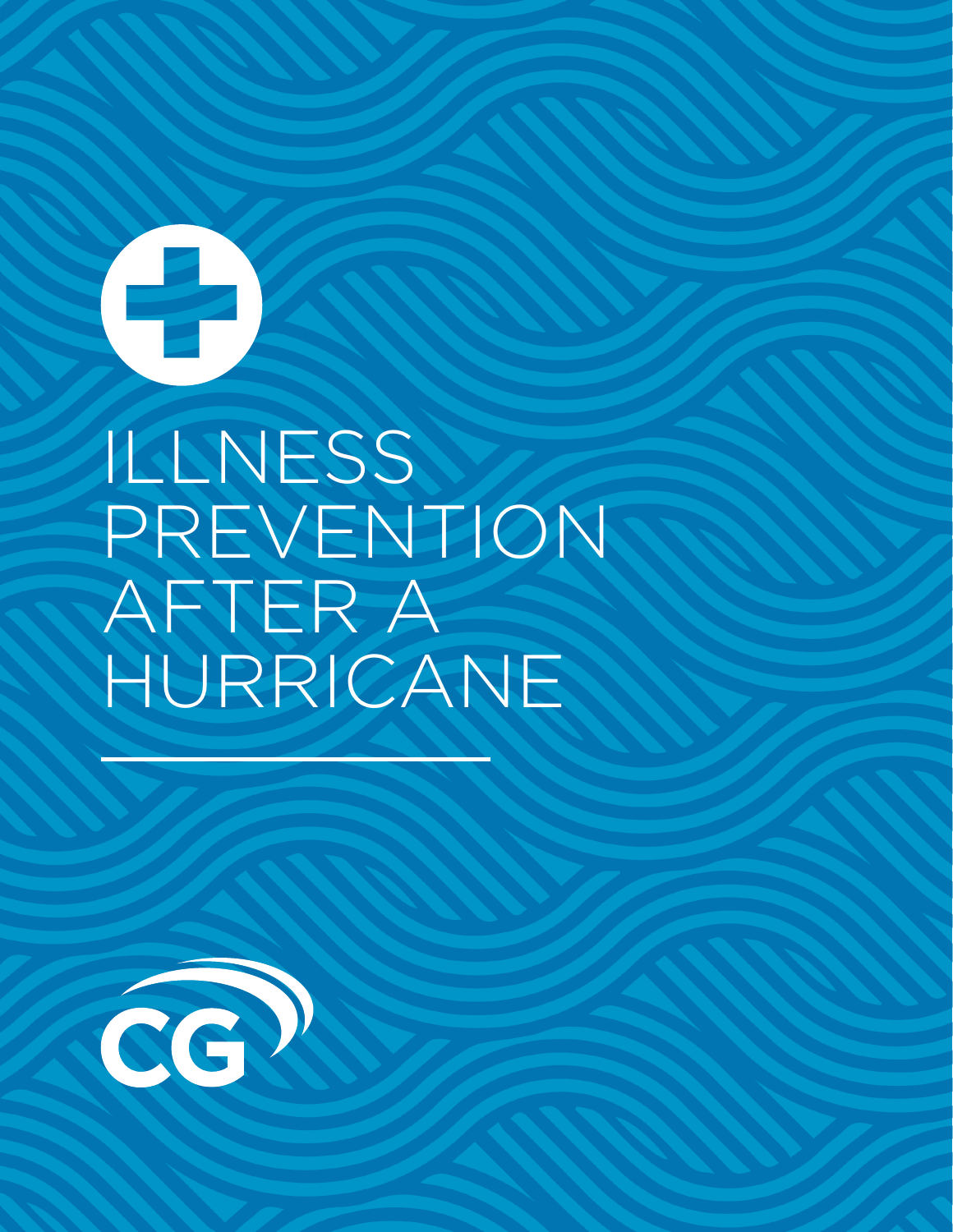# **WOUND INFECTIONS**

Open wounds and rashes exposed to flood waters can become infected. To protect yourself and your family:

- Avoid contact with flood waters if you have an open wound.
- Keep open wounds as clean as possible by washing well with soap and clean water.
- Seek immediate medical care if a wound develops redness, swelling, oozing, or if you have other signs of infection such as fever, increasing pain, shortness of breath, confusion, disorientation or high heart rate.

The risk for injury during and after a hurricane, flooding, and other natural disasters is high. Prompt first aid can help heal small wounds and prevent infection. Wash your hands with soap and water before and after providing first aid for a wound to help prevent infection.

Use an alcohol-based hand sanitizer that contains at least 60% alcohol if soap and water are not available. Tetanus, other bacterial infections, and fungal infections are potential health threats for persons who have open wounds.

# **SEEK MEDICAL ATTENTION AS SOON AS POSSIBLE IF:**

- There is a foreign object (soil, wood, metal, or other objects) embedded in the wound;
- A wound is a result of an animal bite;
- A wound is the result of a puncture by a dirty object;
- The wound is infected (increased pain and soreness, swelling, redness, draining, or you develop a fever);
- You have signs of sepsis such as confusion or disorientation, shortness of breath, high heart rate, fever or shivering, extreme pain or discomfort, clammy or sweaty skin.

## **WOUND CARE**

- Wash your hands thoroughly with soap and clean water, if possible.
- Avoid touching the wound with your fingers while treating it (if possible, use disposable gloves).
- Remove obstructive jewelry and clothing from the injured body part.
- Apply direct pressure to any bleeding wound to control bleeding.
- Clean the wound after bleeding has stopped.
- » Examine wounds for dirt and foreign objects.
- » Gently flood the wound with bottled water or clean running water
	- (if available, saline solution is preferred).
- » Gently clean around the wound with soap and clean water.
- » Pat dry and apply an adhesive bandage or dry clean cloth.
- Leave unclean wounds, bites, and punctures open. Wounds that are not cleaned correctly can trap bacteria and result in infection.
- Provide pain relievers when possible.
- Check on wound every 24 hours.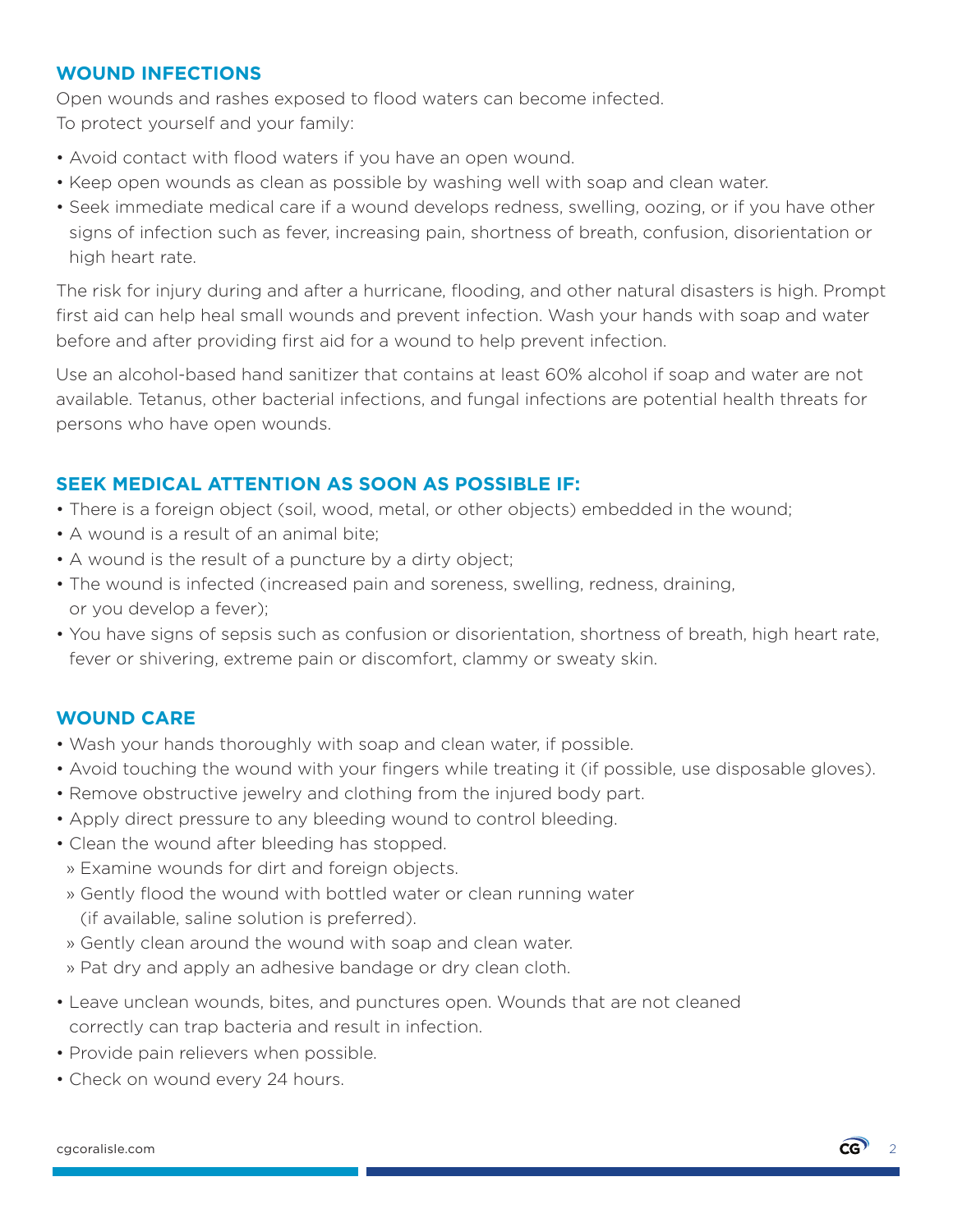# **ADDITIONAL WOUND INFECTION CONSIDERATIONS**

- Expect a variety of infection types from wounds exposed to standing water, sea life, and ocean water.
- Wounds in contact with soil and sand can become infected.
- Puncture wounds can carry bits of clothing and dirt into wounds and result in infection
- Crush injuries are more likely to become infected than wounds from cuts.
- Take steps to prevent tetanus.

# **FOOD & WATER SAFETY AFTER A STORM**

Food may not be safe to eat during and after an emergency. Safe water for drinking, cooking, and personal hygiene includes bottled, boiled, or treated water. Your local health department can make specific recommendations for boiling or treating water in your area.

Throw away food that may have come in contact with flood or storm water, perishable foods, and those with an unusual odor, color, or texture. When in doubt, throw it out.

Do not use water you suspect or have been told is contaminated to wash dishes, brush your teeth, wash and prepare food, wash your hands, make ice, or make baby formula.

## **FOOD**

Foodborne illness, or food poisoning, is a risk from food contaminated from flood water and from perishable food not held at a safe temperature due to power outages. If foods of animal origin, especially raw meat and poultry, have not been held at a safe temperature, germs already present can grow to high numbers. Other foods not held at the right temperature can also spoil.

## Do the following with food and containers that may have had contact with flood or storm water.

## **THROW AWAY THE FOLLOWING FOODS:**

- Food that has an unusual odor, color, or texture. When in doubt, throw it out.
- Perishable foods (including meat, poultry, fish, eggs and leftovers) in your refrigerator when the power has been off for 4 hours or more.
- Canned foods or food containers that are bulging, opened, or damaged. Throw away the food if the container spurts liquid or foam when you open it or the food inside is discolored, moldy, or smells bad.
- Food not in packages or cans.
- Packaged food throw away food containers with screw-caps, snap-lids, crimped caps, twist caps, flip tops, and snap-open tops, as well as home-canned foods because they cannot be disinfected. Throw away food in cardboard containers, including juice, milk, or baby formula boxes.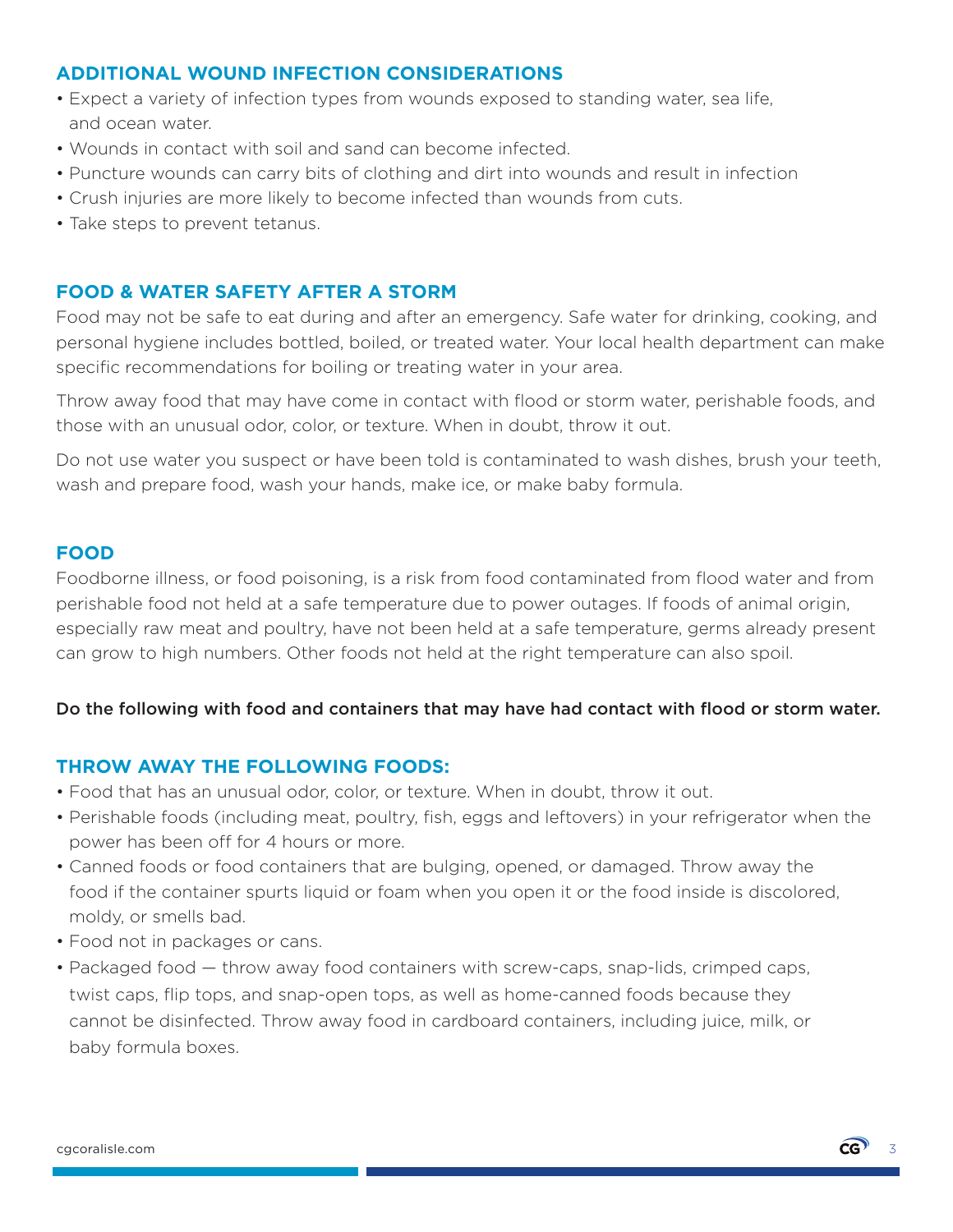## **HOW TO REUSE COMMERCIALLY PREPARED CANS & RETORT POUCHES**

(like flexible, shelf-stable juice and seafood packages)

- Remove labels if they are removable.
- Brush or wipe away dirt or silt.
- Wash cans and pouches with soap and water, using hot water if available.

## **MOSQUITOES & HURRICANES**

- Adult mosquitoes do not generally survive high winds during a hurricane.
- Immediately following a hurricane, flooding may occur. Mosquito eggs laid in the soil by flood water mosquitoes during previous rain or floods hatch. This results in very large populations of flood water mosquitoes. Most of these mosquitoes are considered nuisance mosquitoes.
- In general, nuisance mosquitoes do not spread viruses that make people sick. The types of mosquitoes that can spread viruses may increase 2 weeks to 2 months after a hurricane, especially in areas that did not flood but received more rainfall than usual.
- In areas with Aedes aegypti mosquitoes and local spread of Zika, chikungunya, or dengue, increased rainfall may result in increased hatching of Ae. aegypti eggs from water-holding containers. People may be at more risk of getting infected with these viruses, and they should take steps to protect themselves from mosquito bites.
- Because people spend more time outside cleaning up after a hurricane or flood, they are more likely to be bitten by nuisance mosquitoes.
- Large numbers of nuisance mosquitoes can affect recovery efforts. For this reason, local mosquito control experts will often take steps to control these mosquitoes.

## **PREVENT MOSQUITO BITES**

The best way to prevent diseases spread by mosquitoes is to protect yourself and your family from mosquito bites.

- Wear long-sleeved shirts and long pants.
- Stay in places with air conditioning and window and door screens to keep mosquitoes outside.
- Treat your clothing and gear with permethrin or buy pre-treated items
- Use Environmental Protection Agency (EPA)-registered insect repellents on exposed skin. Use a repellent with one of the following active ingredients: DEET, picaridin, IR3535, oil of lemon, eucalyptus, para-menthane-diol, or 2-undecanone.
- » Always follow the product label instructions.
- » Reapply insect repellent as directed.
- » Do not spray repellent on the skin under clothing.
- » If you are also using sunscreen, apply sunscreen first and insect repellent second.